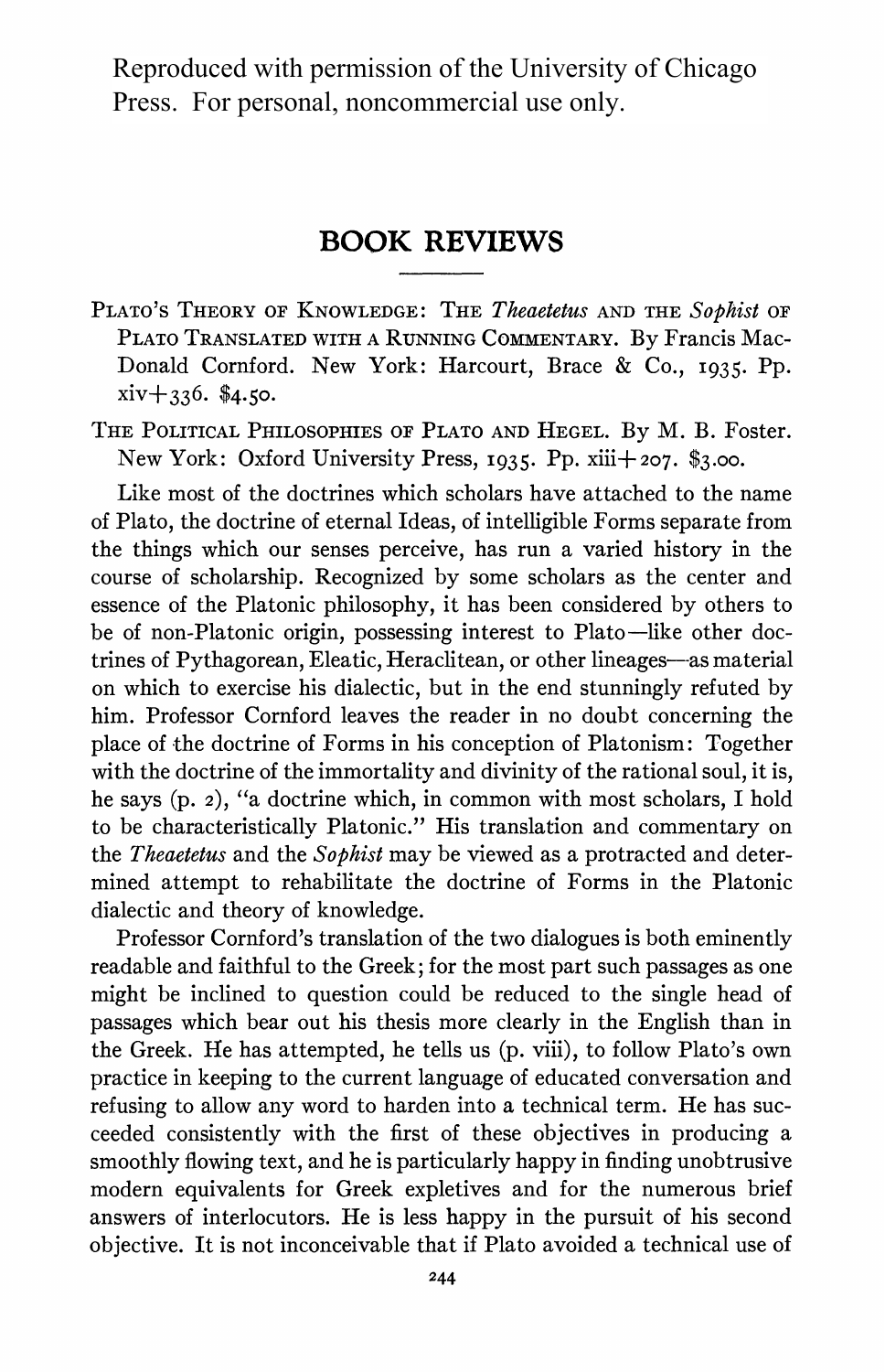**terms-a single word for a single meaning and single meaning for a single word- he did it because of a conscious purpose dictated by his dialectic. Professor Cornford, however, seems to be constantly disturbed by what he sometimes refers to as the ambiguity of Plato's use of words: Sometimes the ambiguity would be removed by the introduction of the doctrine of Forms at that point (as pp. i09 and i i8); sometimes the exact meaning which a word has in its successive appearances are stated carefully (as p. ii9 [botaietv] and p. i98 [etKWv]); sometimes a single word will abruptly change its meaning and be translated by a different English word in a fashion which Professor Cornford anticipates will puzzle not**  only the reader but the respondent in the dialogue (as p.  $248$   $[\tau\delta \ \delta\nu]$ ); sometimes two words are used "indifferently" and are therefore inter**preted as synonymous (as pp. 186,**  $257$ **,**  $261$ **, and**  $276$  $\{e\bar{b}\cos\}$  **and**  $\{\gamma\acute{e}\nu\acute{o}s\}$ **);** sometimes a word is alternately technical and non-technical as  $\lambda \delta y \delta s$ **wanders through four meanings in the Theaetetus (p. 412) to Assume the**  meaning first of definition by genus and differentia (p. 170) and then to **become "statement" or "discourse" (pp. 303 and 307) in the Sophist. An addition of many technical meanings is not an adequate rendering of nontechnical words. Professor Cornford is content to permit terminology to vary and words to change their meanings, but there must be fixed things for our words to refer to, and a "Platonist" would recognize, even when the text does not supply the hint, that those fixed things are the Forms.** 

**The translations are complete except for two omissions, one in each**  dialogue: a paraphrase is substituted for *Theaetetus*  $192A1 - 192C5$  in **which the three ways by which one thing may be mistaken for another are expounded, on the ground that the reader would experience as much difficulty as Theaetetus in following the argument in its original form, and the long exercises in dialectical division which occupy Sophist 2i8D-230E are summarized on the grounds that, Whereas the method was new to Plato's public, the modern reader, familiar as he is with classification by division, might be wearied by a translation. The commentary which accompanies the translation is printed either before or after the passage in the text to which it is relevant, in such fashion that the dialogues are broken into small sections by the interpolated commentary. For the most part there is perhaps a page of commentary for a page of text, although in the Sophist the stream of the text is interrupted more frequently and the interpolations become longer.** 

**Professor Cornford prefixes to his translation of the Theaetetus a brief introduction in which he discusses the doctrine of Forms as it appears in the Meno, the Phaedo, and the Parmenides. At first sight the Theaetetus**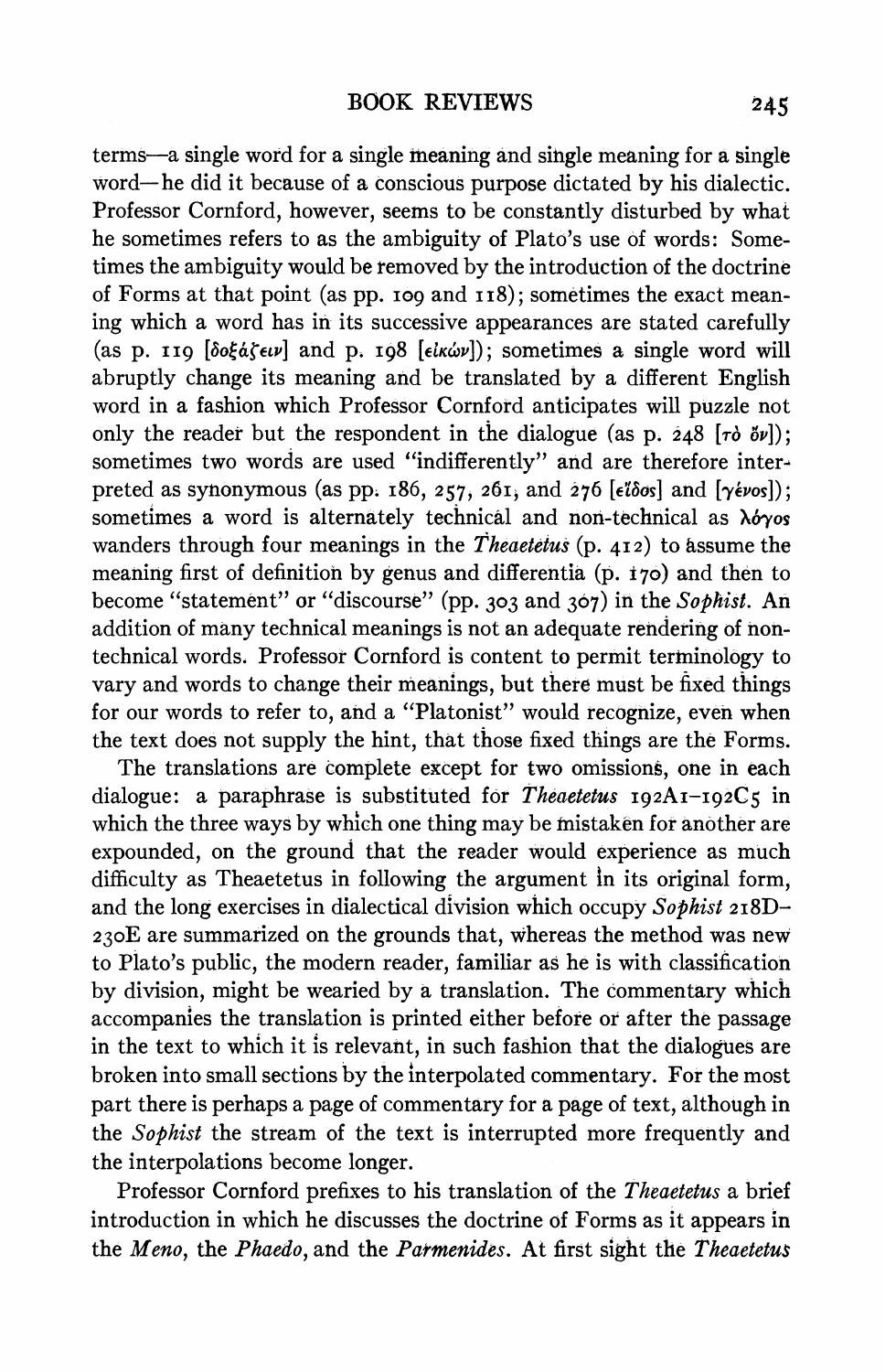**would seem an unpromising dialogue in which to seek further evidence for it, but Professor Cornford meets that difficulty by arguing that the negative conclusion of the inquiry into the nature of knowledge in that dialogue is indication of Plato's intention to show that if the Forms are excluded from consideration no knowledge is possible (p. 28). Professor Cornford consequently occupies himself with pointing out from time to time in the commentary the absence of the Forms (cf. pp. 83, 99, IOI, io6, ITO, Y i8, I35) and with interpreting every reference to the virtues to be an occult allusion to the Republic and to the doctrine of Forms (cf. pp. 83, 85, 86, 89, io6). Moreover, the reader is constantly assured that "the Platonist" would be aware of these distinctions and would at once recognize the necessity of the Forms behind the devices of the Theaetetus (cf. pp. io8, I29, I35, i62, and passim). The subject matter of the Sophist makes it less urgent to invoke the testimony of "the Platonist" to bring out a meaning the text might have for the initiated; substitute devices, however, appear to accomplish the task: "the trained Academic reader accustomed to think of Platonic Forms" makes his appearance (p. 250), as does "Plato's view" (pp. 220, 222, 259), and sometimes even "Plato would reply" (p. 254), all of them, by a strange fatality, devices by which the Forms are introduced on non-textual grounds. To be sure, the interlocutors in the Sophist seem to be as reluctant to lend support to**  Professor Cornford's interpretation as those of the *Theaetetus*; but where**as in the latter dialogue the absence of the Forms renders the dialogue inconclusive, in the former their presence is disguised by the use of other**  words. "The true meaning of the argument," the reader is told (p. 221), **"is somethwat disguised by the Stranger's avoiding the mention of Forms and speaking only of 'names' and the thing which is called by them," and of course he does mention "kinds" frequently and "Forms" occasionally, and the reader is told (pp. 257, 26i) that the words are synonymous. It is a little disturbing to be assured in heading and commentary throughout the length of a passage (25IA-259D) which seems to be concerned with the nature of discourse that Plato is in fact discussing the relations of the "Forms themselves." In general the effect of Professor Cornford's analysis is to separate the metaphysical, the dialectical, and the psychological (the body of the Sophist is divided neatly into three parts) and to emphasize the metaphysical. But though one might be disposed to question the possibility of such distinctions in the Platonic dialectic, one would be justified in raising the question only if it were documented as carefully as Professor Cornford has documented his analysis-and only if the alternative view were furnished, as was Professor Cornford's, with a new**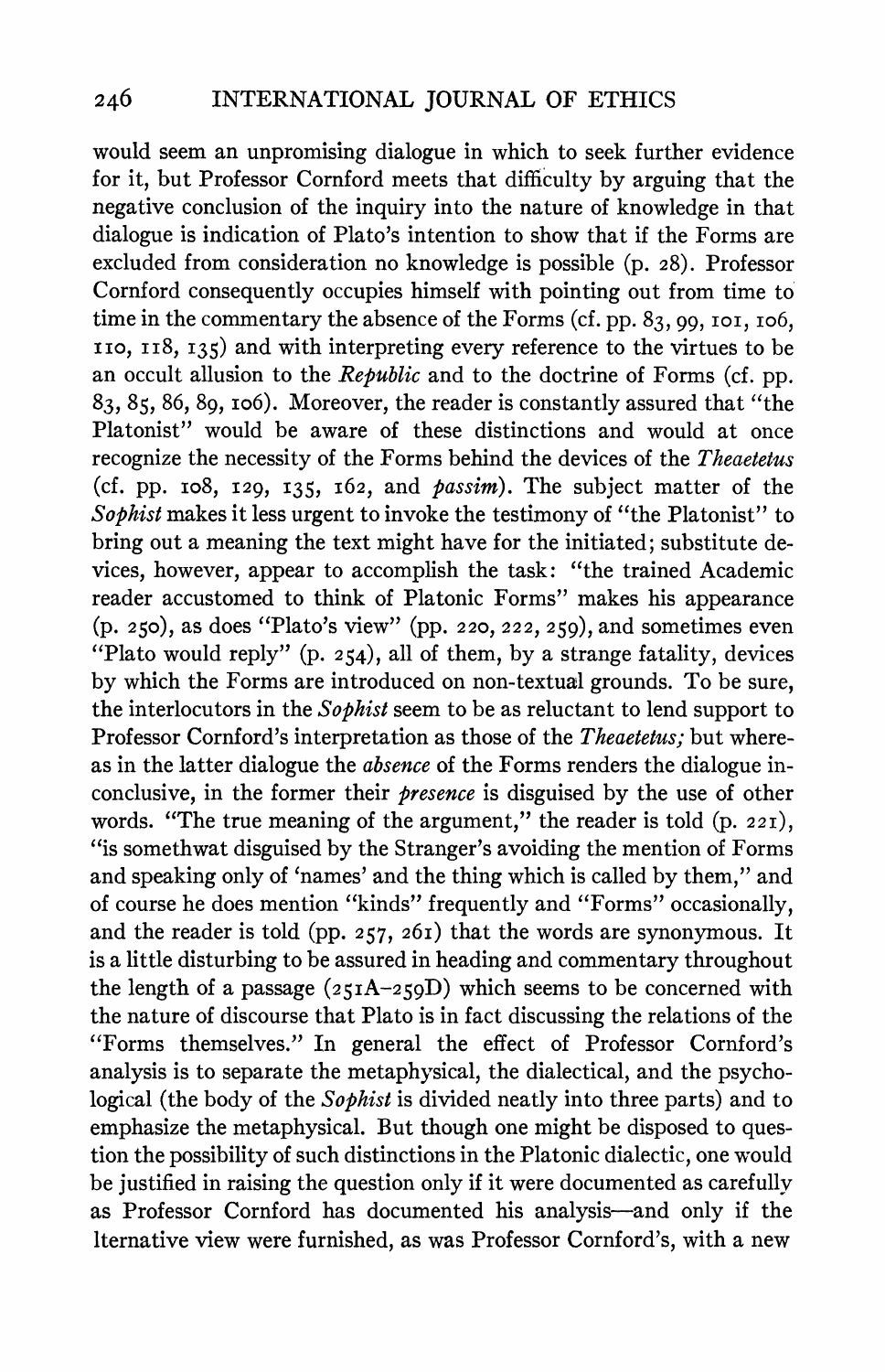**translation. Professor Cornford has made a very important contribution to Platonic scholarship. He has expounded a coherent and well-documented interpretation of the Platonic dialectic and his commentary abounds with wise and learned statements. His remarks on the nature of dialectic are particularly judicious, and his distinction of the Socratic method from the Platonic (pp. i84 if.) and the Platonic dialectic from the Aristotelian logic (pp. 264 if.) deserve careful consideration. As he puts it (p. 268), "No satisfactory account of the relations of Platonic Forms can be given in terms of Aristotelian logic." One might question whether Professor Cornford's version of the Platonic dialectic might have been more satisfactory if he had not thought of logos as "definition by genus**  and specific differences" (p. 170), or if Forms were not distinguishable into **"generic Forms" and "specific Forms" (p. 257), or if the Platonic methods of Collection and Division were not exercised on a "structure of Forms .... conceived as a hierarchy of genera and species" (p. 267).** 

**Where Professor Cornford's whole effort is turned to the reconstruction and elucidation of ideas expressed, putatively, in the dialogues, Mr. Foster expends his scholarship on the doctrines of Plato and Hegel to bring out a truth adumbrated but unrealized in their work. In a highly suggestive Preface, Mr. Foster develops his view concerning the relation of philosophy to the history of philosophy: Philosophy can be preserved from both the opposite excesses of sophistry and mysticism only by the discipline of historical study; to philosophize is to study the history of philosophy philosophically. Mr. Foster's essay in that genre of philosophy attempts to show the inadequacies of Plato's conception of the Polis under the guidance of the Hegelian criticism and then to show the inadequacies of the Hegelian political doctrine and criticism by standards which they themselves involved. Plato's cardinal error lies in his attempt to construct the Polis in terms of an analogy to Techne or art, for this analogy leaves no place for the characteristic activity of the rulers based on knowledge, not of an external matter like that of the artisan, but of themselves as matter. Plato consequently confuses the universal order of society with the political order of the state, as he confuses art with nature, the useful with the fine arts, philosophical knowledge with love, and in general the universal with the individual. (It is interesting to observe that, according**  to Professor Cornford, Plato limited the *Theaetetus* strictly to the con**sideration of the individual, the Sophist to the consideration of the universal.) The key to Plato's political theory is consequently in the threefold division of the Polis, particularly in the difference between the rulers and the ruled. This division was introduced into the state to elucidate**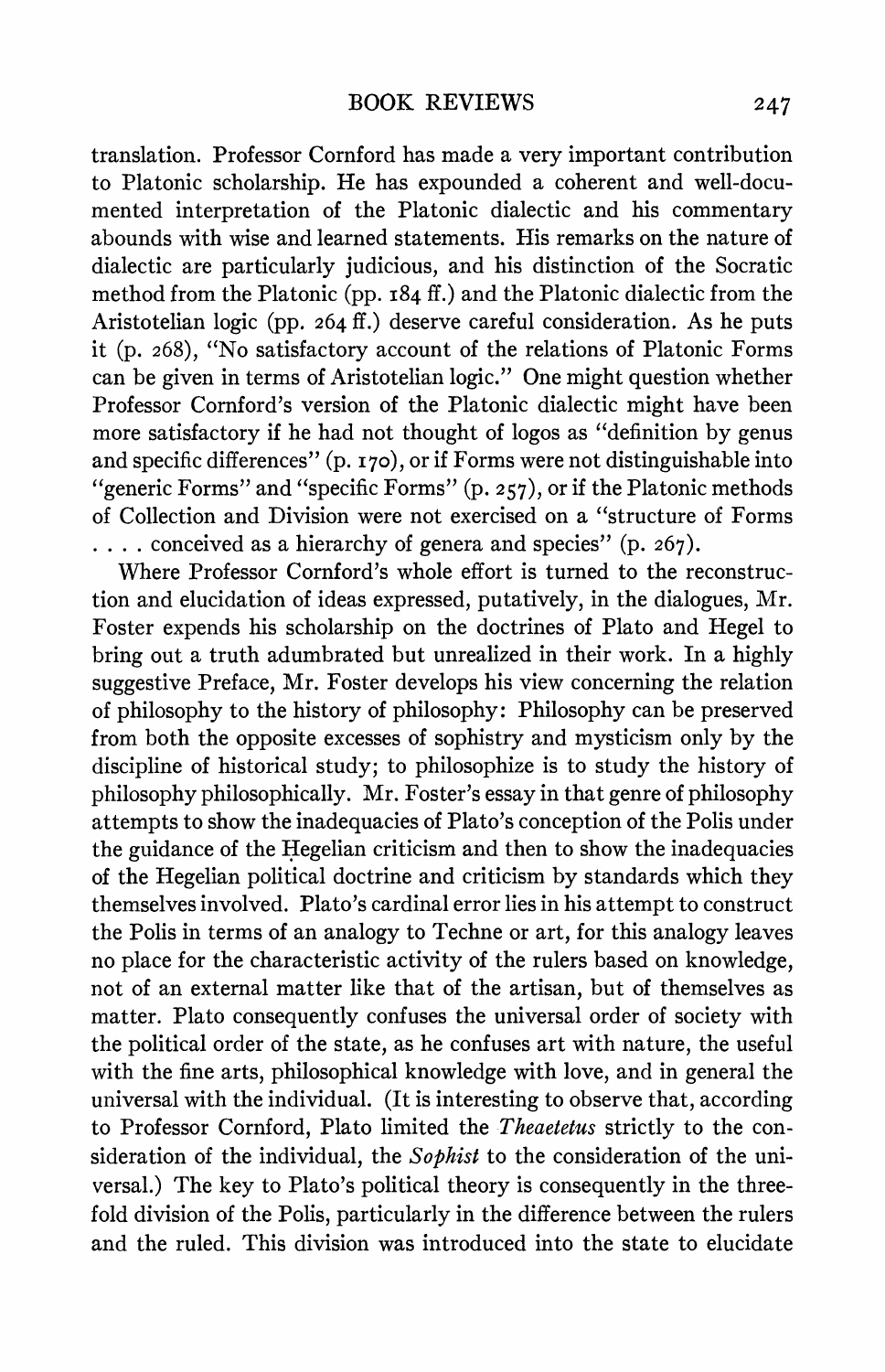**the idea of justice, but it made ideal justice impossible; on the other hand, it indicated the presence among the incompatible elements of Plato's thought of some recognition of ideal freedom: The virtue of the auxiliaries, courage, being self-mastery was reflexive and therefore resisted the analogy of Techne, but at the expense of distinguishing the auxiliaries from the rulers; the virtue of the guardians, wisdom, contains the element of ethical freedom, but their role was limited to the administration, not the creation, of law; the artisans finally possessed the beginnings of economic freedom, denied to the other members of the Polis. Plato's error consisted in separating the ruler from the ruled and in particularizing the virtues to classes. Hegel's criticisms of Plato indicate these weaknesses, but he himself, though he went beyond Plato, committed much the same errors, since, like Plato, he had no conception of will although, unlike Plato, he did have the word. The source of almost all in modern philosophy that is distinctively modern is the Christian revelation (p. 192), and Hegel's advance of Plato is explained by the circumstance that he absorbed into his philosophy the teachings of the New Testament, his failure by the circumstance that he failed to absorb the Old Testament, particularly the doctrine fundamental to all Christian doctrines-creation.** 

**To summarize the conclusions of a book which follows a dialectical plan as conscious and close as that which Mr. Foster employs is to do it an inevitable injustice. It is a dialectic which abounds in dichotomous distinctions and at each important point of the argument numerous double analogies, from art, from the physical and biological sciences, from metaphysics and religion, render plausible conclusions which seem fantastic when stated without their grounds. As a piece of philosophic history, however, Mr. Foster's book has the disadvantage that it uses the work of his predecessors as matter, ignoring their peculiar form, for his own philosophical constructions. Mr. Foster's dialectic is neither**  Platonic nor Hegelian, and the purely scholarly historian might properly **object at a dozen points that Mr. Foster has misinterpreted his authors. As philosophy, on the other hand, it suffers in cogency and immediacy from the circumstance that it passes to the solution of problems from a consideration of other men's solutions without the preliminary precaution of convincing the reader that the problem has been properly posed. Nonetheless, Mr. Foster has indicated an important relation between philosophy and the history of philosophy; it is possible that if he had considered the method or form by which Plato or Hegel undertook to solve problems, and if he had then applied those methods to problems anew**